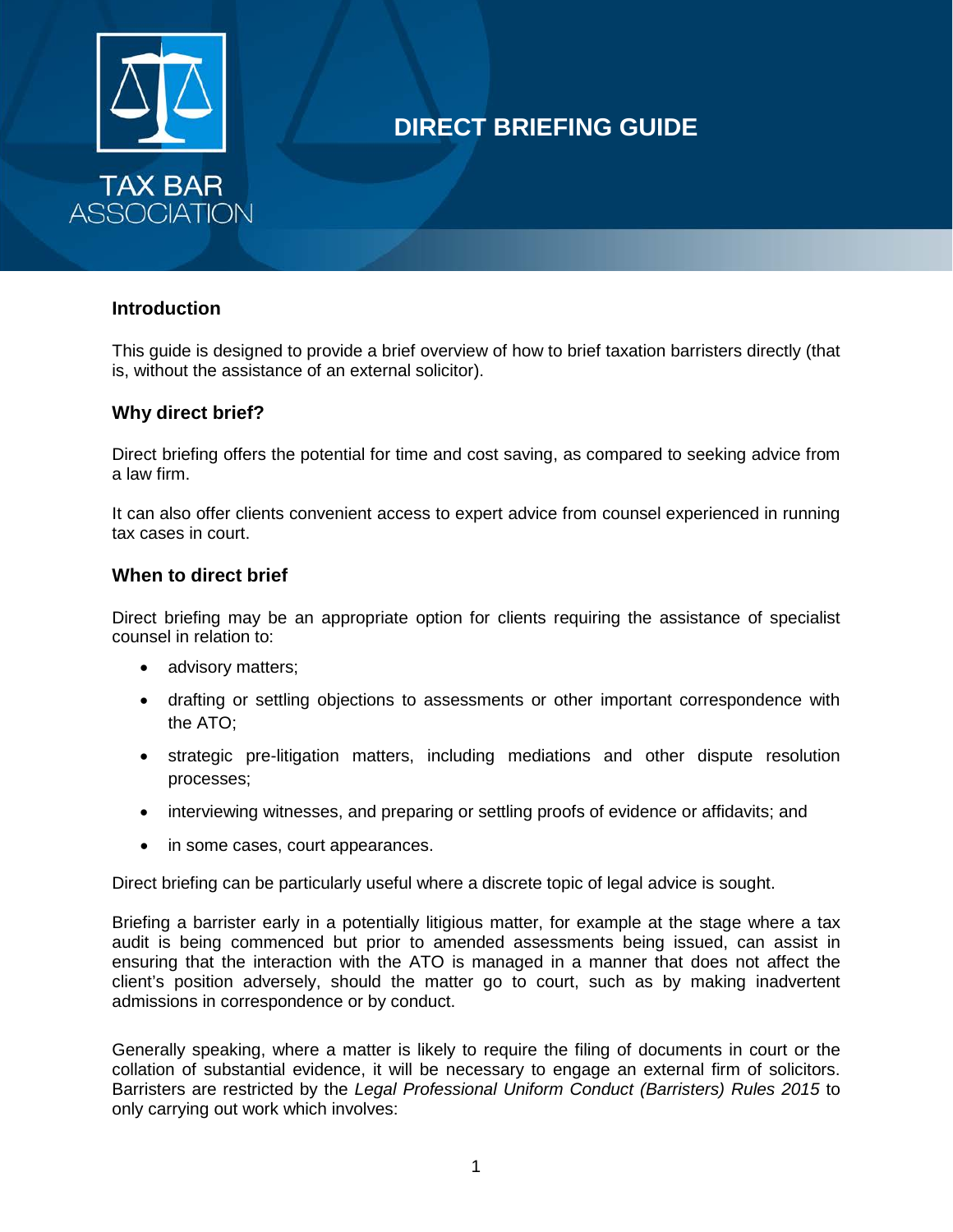- appearing (or preparing to appear) as an advocate;
- representing a client in negotiations, mediations, or other dispute resolution processes;
- giving legal advice;
- preparing or advising on documents; and
- work which is incidental to the above types of work, or otherwise commonly carried out by barristers.

There are certain types of legal work that barristers specifically *cannot* carry out, such as acting as a person's representative in correspondence or for the purpose of receiving service of court documents, preparing or lodging returns, or commencing proceedings.

If you expect to need assistance in any of these areas, you will probably need to first engage external solicitors, who will then brief counsel as required. In some instances, however, external solicitors may not be required such as in some Tribunal matters and in circumstances where, for example, the client's internal lawyers are able to act as solicitors "on the record".

### **How to direct brief**

Barristers may be contacted either directly or through their Clerk for their availability to accept a direct brief. You can find the contact details of tax barristers and their Clerks in our [Member](https://fifi91.wixsite.com/taxbarassociation/barristers)  [Profiles.](https://fifi91.wixsite.com/taxbarassociation/barristers) Most barristers have their direct telephone numbers published with their online profile, enabling availability to be checked by a short telephone call.

Before accepting a direct brief, a barrister will generally need to know:

- Who will the client be? (e.g. a client of an accounting firm, or a company seeking advice through its in-house counsel)
- What is the nature of the assistance sought? (e.g. provision of advice, drafting of court documents, appearance at a hearing)
- What are the issues, or the questions to be addressed?
- Are there any deadlines or fixed dates that may impact on a barrister's availability to carry out the work?
- What documents are available that you will be providing to the barrister? Are there relevant documents that still need to be obtained?
- Is the matter one in which it is proposed that both senior and junior counsel be briefed?

This information is typically provided by way of an initial phone call discussion or email to the barrister.